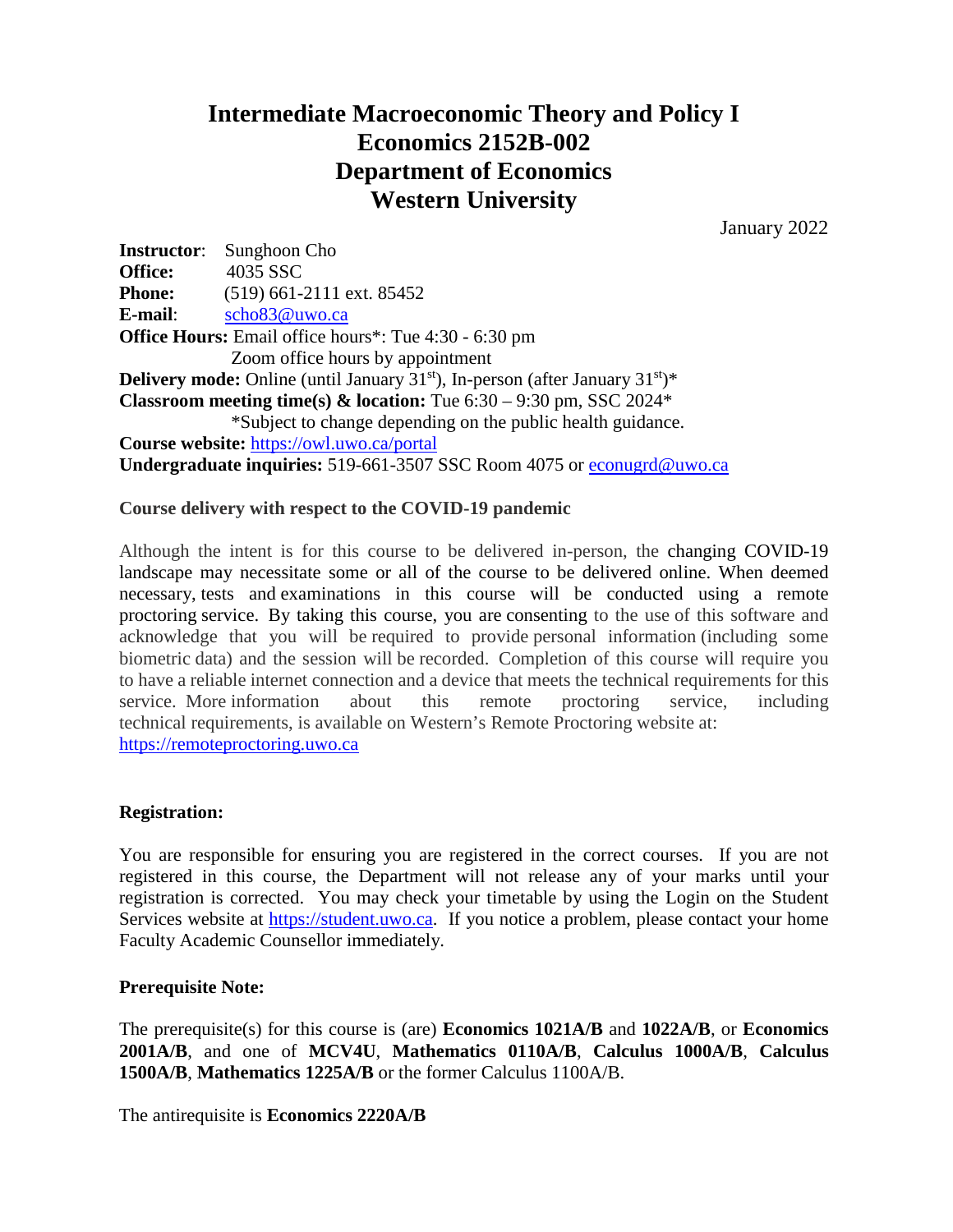You are responsible for ensuring that you have successfully completed all course prerequisites, and that you have not taken any anti-requisite courses. Lack of prerequisites may not be used as a basis for appeal. If you are found to be ineligible for a course, you may be removed from it at any time and you will receive no adjustment to your fees. This decision cannot be appealed.

If you find that you do not have the course prerequisites, it is in your best interest to drop the course well before the end of the add/drop period. Your prompt attention to this matter will not only help protect your academic record, but will ensure that spaces become available for students who require the course in question for graduation.

#### **Course Objectives:**

This is a course in macroeconomic theory in the intermediate level. It uses a modern approach to macroeconomics by building macroeconomic models from microeconomic principles. As such, it is consistent with the way that macroeconomic research is conducted today. The course is primarily concerned with developing basic workable models used for macroeconomic analysis. The determination of the aggregate output, aggregate consumption and investment, economic growth and business cycles will be discussed. Some policy issues – the real-world applications of our basic models – will be also addressed.

#### **Course Learning Outcomes:**

Upon successful completion of the course, the student will:

- Be able to identify the various phases of the business cycle and explain how key macroeconomic variables behave in these phases.
- Be able to distinguish between the differences and similarities of the three methods of national income accounting and will be able to calculate GDP using these three methods.
- Be able to define and calculate various labour market and price level measurements, while discussing the limitations of these measurements.
- Be able to develop both graphically and numerically the one-period and two-period models which represent the micro foundations of our macro model.
- Be able to critically compare and explain the causes and effects of changes in these models and apply this knowledge to new examples.
- Be able to define and explain the income and substitution effects on the representative consumer's choices.
- Be able to derive algebraically and graphically the labour supply curve.
- Be able to analyze and explain the determinants and their effects on the labour, goods and money markets.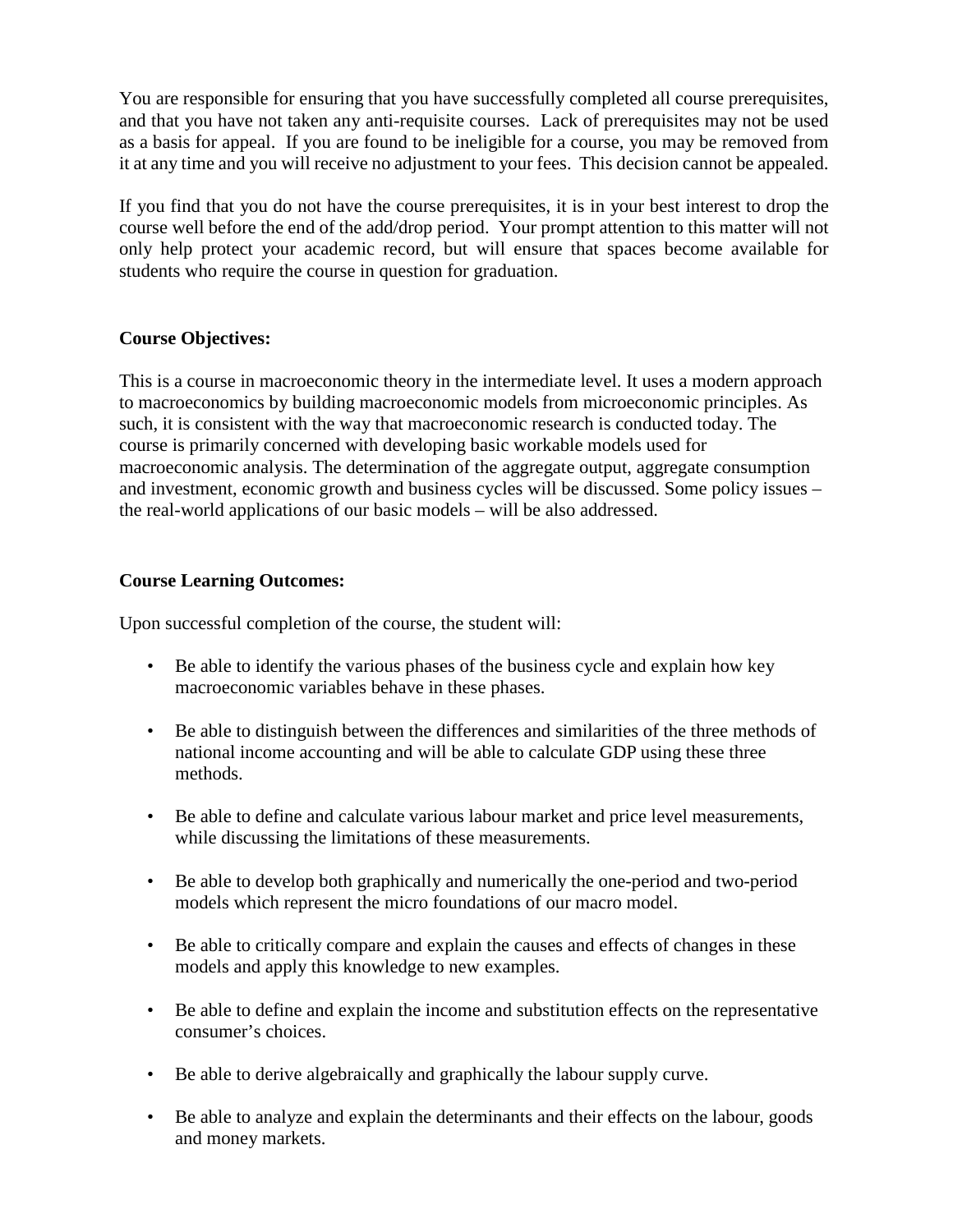- Be able to distinguish between the sources of growth and solve graphically and algebraically for equilibrium.
- Be able to explain how monetary policy and fiscal policy affects the economy, while discussing the advantages and disadvantages of various types of policies, and understanding the role of the Bank of Canada and the government in implementing these policies.
- Be able to contrast and explain recent recessions in Canadian history as well as the financial crisis

# **Topics/Chapters:**

## Part I

The first three chapters will cover basic motivation and introduction to macroeconomics as well as graphs and measurements used in macroeconomics.

- Chapter 1: Introduction
- Chapter 2: Measurement
- Chapter 3: Business Cycle Measurement

## Part II

After covering mathematics and microeconomics review, which will be needed throughout the semester, we will start with a basic one-period model of macroeconomics. Everything we do afterward will be based on this material. This is the most important part of the semester.

- Math/Micro Review
- Chapter 4: Consumer and Firm Behavior: The Work-Leisure Decision and Profit Maximization
- Chapter 5: A Closed Economy One-Period Macroeconomic Model

#### Part III

In this part, we will expand our simple, static model to a more complicated, dynamic, twoperiod models.

- Chapter 9: A Two-Period Model: The Consumption-Savings Decision and Credit Market
- Chapter 10: Credit Market Imperfections: Credit Frictions, Financial Crises, and Social Security
- Chapter 11: A Real Intertemporal Model with Investment

#### Part IV

The last part of the semester is rather independent from the other chapters, but very important nonetheless. We will study how to model economic growth in the long run.

- Chapter 7: Economic Growth: Malthus and Solow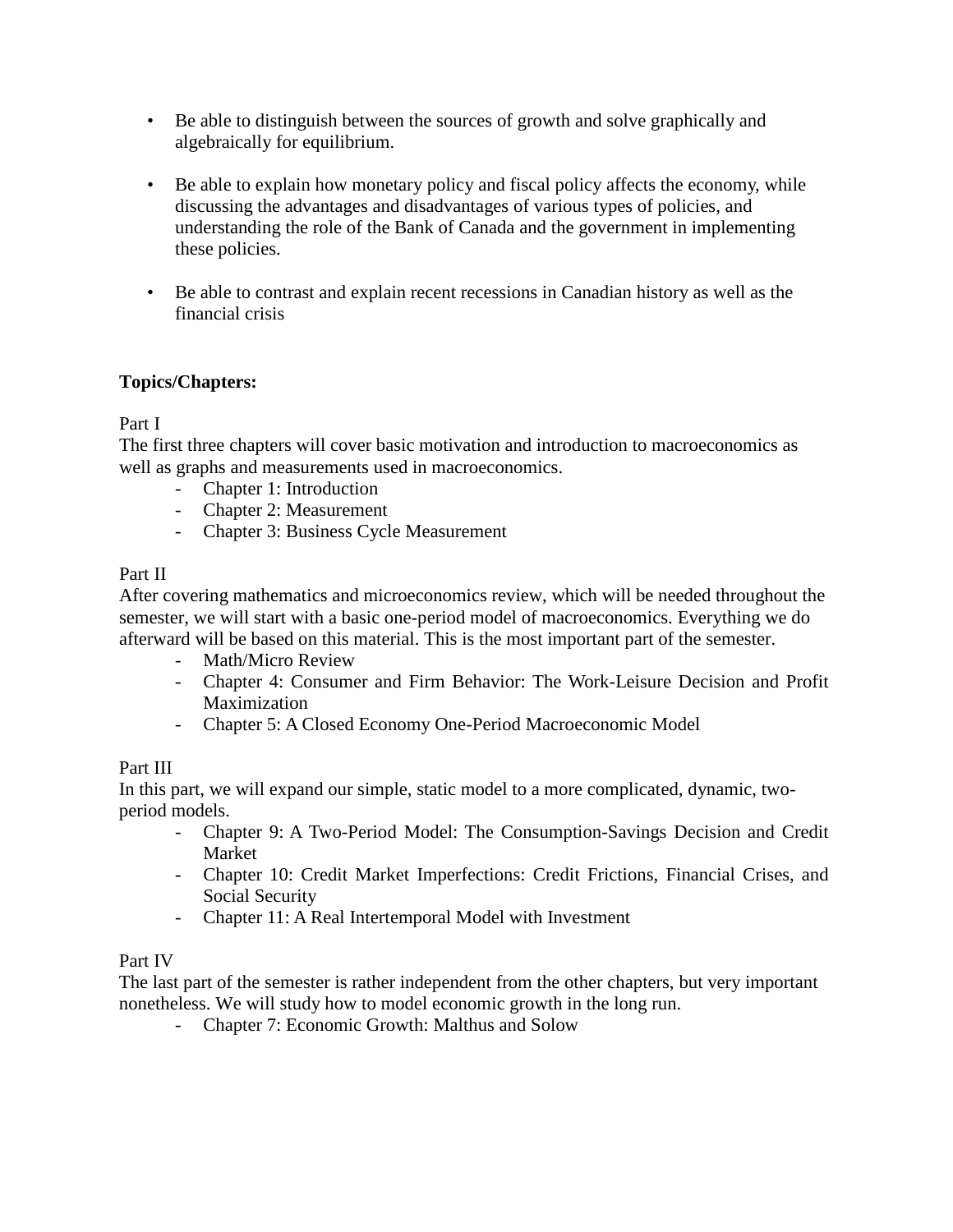# **Textbook(s):**

Williamson, Stephen D., *Macroeconomics*, 6th Canadian Edition, 2021. Pearson Canada Inc.

Bookstore link:<https://bookstore.uwo.ca/product/cebcodeid30887>

MyLab (MEL): [www.pearson.com/mylab](http://www.pearson.com/mylab) (REQUIRED for assessments)

**Course Id: cho65588**

Access code can be purchased with a new textbook, with an eText access, or separately.

Mylab registration link:<https://mlm.pearson.com/enrollment/cho65588>

You **must register for MyLab using your UWO email**. Students using emails other than their UWO emails will be removed. If an account is removed, all activities and assessments associated with that account will also be removed permanently and will in no way be considered for grading.

## **Technical Requirements**

- Laptop or computer
- Stable internet connection
- Microphone (for virtual office hours and possible online exams)
- Webcam (for virtual office hours and possible online exams)

# **Grading:**

The course grade will be based on two midterm exams, three quizzes, and a final exam. The material for all tests and exams consists of the topic covered in the textbook as well as material covered in the lectures. The distribution of the marks and tentative date for the quizzes and exams are:

| Assessment | Weight | Location        | Date                          | Time             |
|------------|--------|-----------------|-------------------------------|------------------|
| Quiz 1     | 4%     | Online on MyLab | Sunday, Jan $30th$            | $5:30 - 6:00$ pm |
| Midterm 1  | 24%    | In-class        | Tuesday, Feb 8 <sup>th</sup>  | $7:00 - 9:00$ pm |
| Quiz 2     | 4%     | Online on MyLab | Sunday, Mar 6 <sup>th</sup>   | $5:30 - 6:00$ pm |
| Midterm 2  | 24%    | In-class        | Tuesday, Mar 15 <sup>th</sup> | $7:00 - 9:00$ pm |
| Quiz 3     | 4%     | Online on MyLab | Sunday, Mar 27 <sup>th</sup>  | $5:30 - 6:00$ pm |
| Final Exam | 40%    | <b>TBA</b>      | TBA                           | <b>TBA</b>       |

All times are ET. All dates and times are tentative and subject to change.

All of the exams will be in-person, 2 hours long, and in multiple choice format.

All of the quizzes will be online via MyLab and in multiple choice format. You will be given 30 minutes to complete each quiz. Once you begin the quiz, you will have 30 minutes or until the closing time, whichever is shorter. You will only be allowed to submit each quiz once.

Note that in the event that classes move to an online status, the assessment dates, times, and choices may change.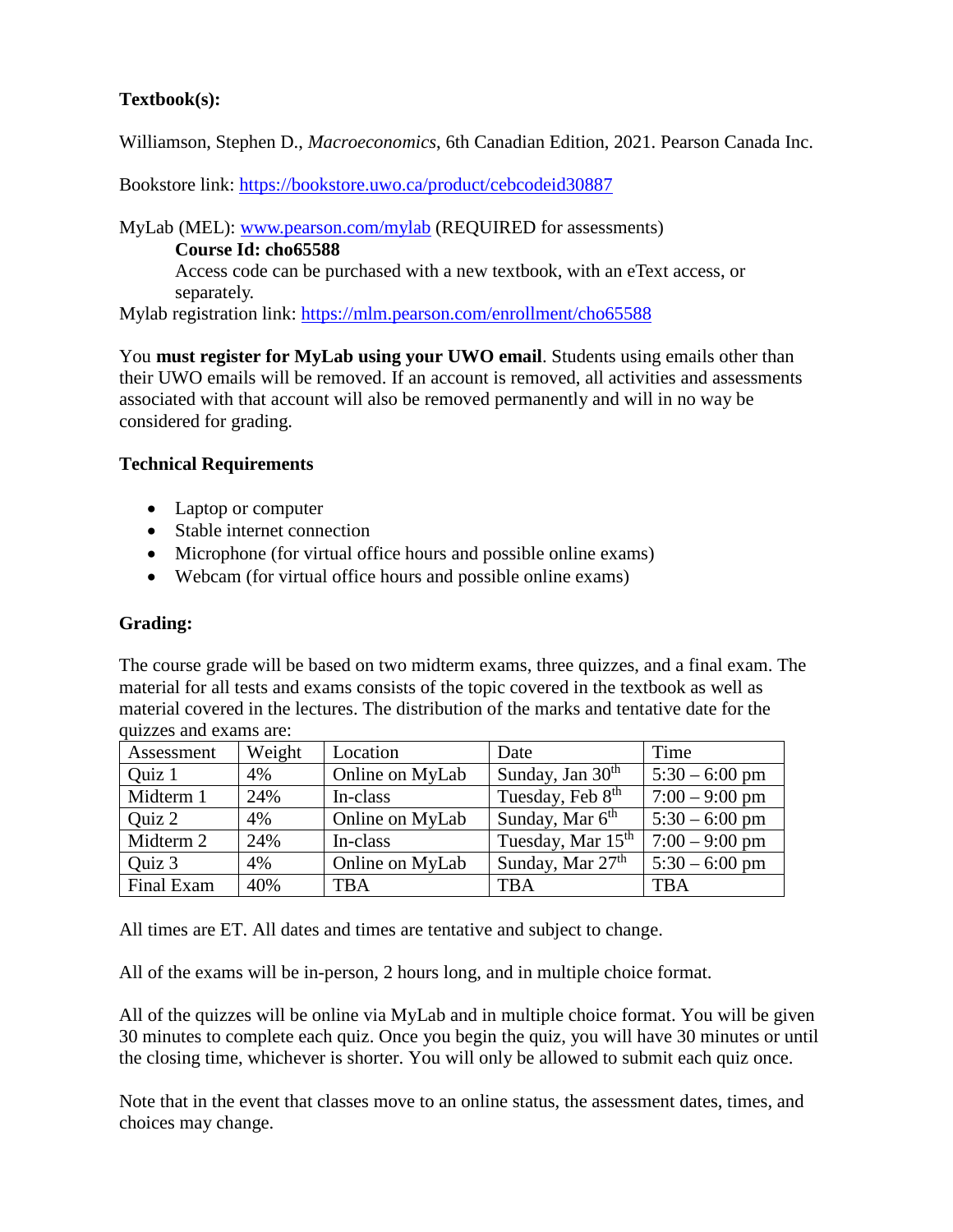#### **Policies regarding make-up quiz/exam**

**THERE WILL BE NO MAKE UP FOR THE MIDTERMS AND QUIZZES.** For all missed quizzes and midterms, you must fill out the self-reported absence form or take your documentation to Academic Counselling within **48** hours of the exam. You must also notify your instructor **within 24 hours** of the missed assessment that you have missed the quiz or midterm. You must meet both deadlines, otherwise the instructor will assign a grade of zero. For illnesses, you must print off a medical certificate and take it to the doctor, which you bring to Academic Counselling. The medical certificate can be found at https:/studentservices.uwo.ca/secure/medical\_document.pdf. If the absence for the midterm is excused, then the percentage for that exam will be allocated to the final exam. For missed quizzes, with an approved absence and timely notification to the instructor, (see above) the weight for quiz 1 will be transferred to midterm 1, the weight for quiz 2 will be transferred to midterm 2, and the weight for quiz 3 will be transferred to the final exam.

For those who know in advance that they have a conflict with a quiz it is your responsibility to provide the documentation to the instructor.

Students who miss the final exam must take their documentation to Academic Counselling and notify the instructor within **24** hours. There will be a makeup date set by the instructor. The makeup may differ in length and format from the originally scheduled exam and may be essay format.

Students who miss any assessment (whether a quiz, midterm or final exam) **must** follow Western University's procedures for approval of their absence in order to receive an accommodation. Please see the **Please Note Department Policies for 2021-2022** section of this syllabus for details on these procedures. If during the Winter 2022 term Western University announces any changes to these procedures, please follow those procedures.

# **Professionalism, Privacy and Copyright:**

- Students are expected to follow the [Student Code of Conduct.](https://www.uwo.ca/univsec/pdf/board/code.pdf)
- All lectures and course materials, including slides, presentations, outlines, and similar materials, are protected by **copyright**. Students may take notes and make copies of course materials for their own educational purposes only.
- Students may not record lectures, reproduce (or allow others to reproduce), post or distribute lecture notes, assessments, or any other course materials publicly and/or for commercial purposes without written consent of the instructor.
- Recordings (audio or video) are not permitted without explicit, written permission of the instructor. Permitted recordings may not be distributed or shared.
- Students are expected to follow online etiquette expectations provided on OWL *(if applicable; otherwise delete this bullet point)*
- Students will be expected to take an academic integrity pledge before some assessments *(if applicable; otherwise delete this bullet point)*
- Some sessions may be recorded by the instructor. Recorded sessions will remain within the course site or be unlisted if streamed *(if applicable; otherwise delete this bullet point)*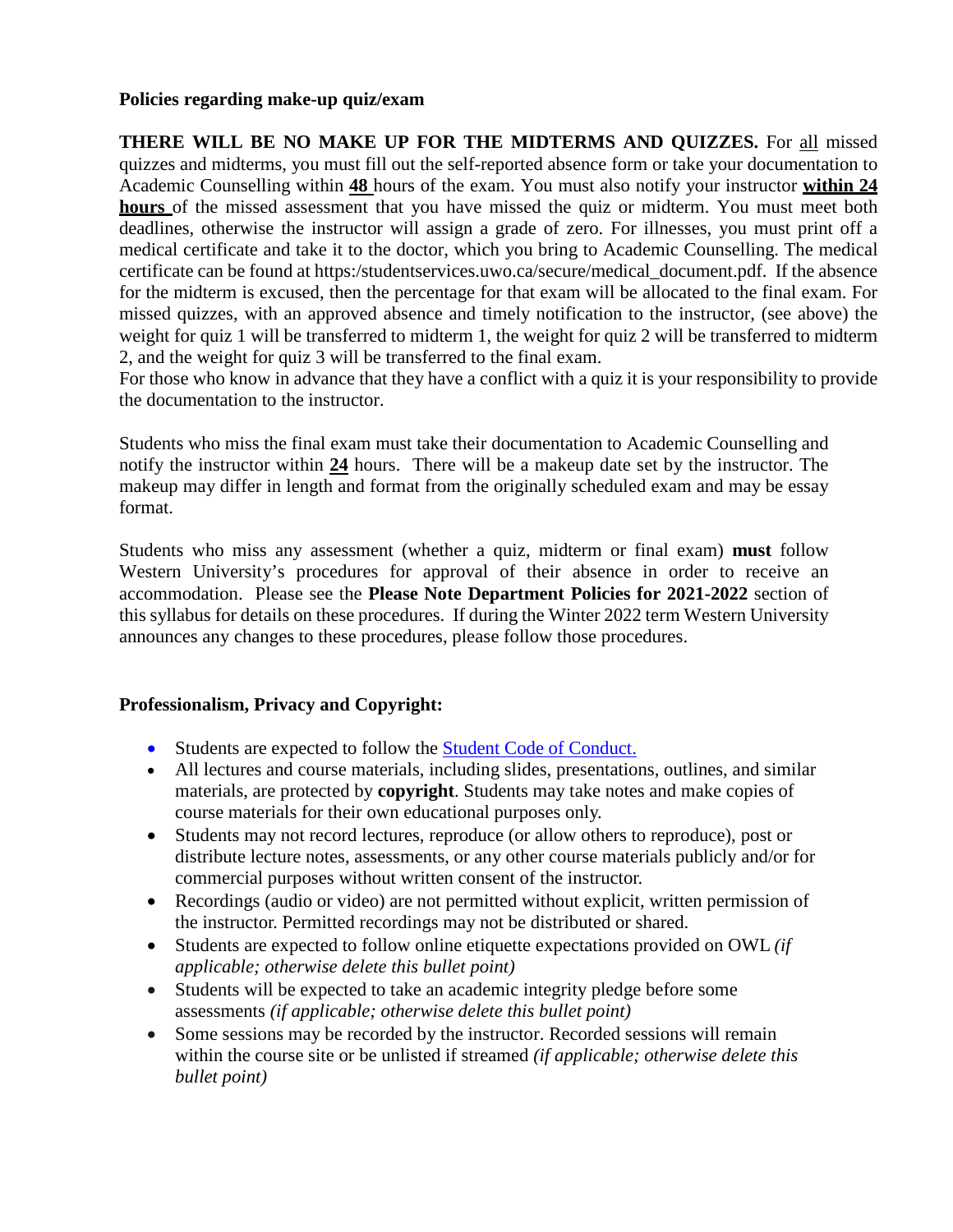# **Please Note Department & University Policies for Winter 2022**

The University expects all students to take responsibility for their own Academic Programs. Students should also check their registration to ensure they are enrolled in the correct courses.

- 1. **Guidelines, policies, and your academic rights and responsibilities** are posted online in the current Western Academic Calendar at: [http://westerncalendar.uwo.ca.](http://westerncalendar.uwo.ca/) Claiming that "you didn't know what to do" is not an acceptable excuse for not following the stated policies and procedures.
- 2. Students must familiarize themselves with the **"Rules of Conduct for Examinations"** [http://www.uwo.ca/univsec/pdf/academic\\_policies/exam/administration.pdf.](http://www.uwo.ca/univsec/pdf/academic_policies/exam/administration.pdf)
- 3. **Cheating as an academic offence:** Students are responsible for understanding what it means to "cheat." The Department of Economics treats cheating incidents very seriously and will investigate any suspect behavior. Students found guilty will incur penalties that could include a failing grade or being barred from future registration in other Economics courses or programs. The University may impose further penalties such as suspension or expulsion.
- 4. **Plagiarism:** Students must write their essays and assignments in their own words. When taking an idea/passage from another author, it must be acknowledged with quotation marks where appropriate and referenced with footnotes or citations. Plagiarism is an academic offence (see Scholastic Discipline for Undergraduate Students in the Western Calendar at [http://westerncalendar.uwo.ca/PolicyPages.cfm?Command=showCategory&PolicyCategor](http://westerncalendar.uwo.ca/PolicyPages.cfm?Command=showCategory&PolicyCategoryID=1&SelectedCalendar=Live&ArchiveID=#Page_20) [yID=1&SelectedCalendar=Live&ArchiveID=#Page\\_20\)](http://westerncalendar.uwo.ca/PolicyPages.cfm?Command=showCategory&PolicyCategoryID=1&SelectedCalendar=Live&ArchiveID=#Page_20).

Western University uses software to check for plagiarism and students may be required to electronically submit their work. Those found guilty will be penalized as noted in point 3.

- 5. It is a Department of Economics policy that **NO** assignments be dated, stamped or accepted by staff. Students must submit assignments to the instructor.
- 6. **Appeals**: University policies and procedures for appealing a mark can be found in the Student Academic Appeals section in the current Western Academic Calendar at: [http://westerncalendar.uwo.ca/PolicyPages.cfm?Command=showCategory&PolicyCategor](http://westerncalendar.uwo.ca/PolicyPages.cfm?Command=showCategory&PolicyCategoryID=1&SelectedCalendar=Live&ArchiveID=#Page_14) [yID=1&SelectedCalendar=Live&ArchiveID=#Page\\_14.](http://westerncalendar.uwo.ca/PolicyPages.cfm?Command=showCategory&PolicyCategoryID=1&SelectedCalendar=Live&ArchiveID=#Page_14) **Please note the relevant deadlines.**

Department of Economics procedures for appealing a mark can be found here: [https://economics.uwo.ca/undergraduate/program\\_counselling/responsibilities\\_policies.ht](https://economics.uwo.ca/undergraduate/program_counselling/responsibilities_policies.html#appeals) [ml#appeals.](https://economics.uwo.ca/undergraduate/program_counselling/responsibilities_policies.html#appeals) The Department will not consider an appeal unless an attempt has been made to settle the matter with the instructor first. Students who remain dissatisfied with the outcome may proceed to submit an appeal to [econugrd@uwo.ca.](mailto:econugrd@uwo.ca) Please follow the instructions and use the appeal form shown in the above link.

7. **Systematic adjustments of a class grade distribution** (either up or down) can occur in Economics courses. The fact that grades have been adjusted is **not** grounds for an appeal.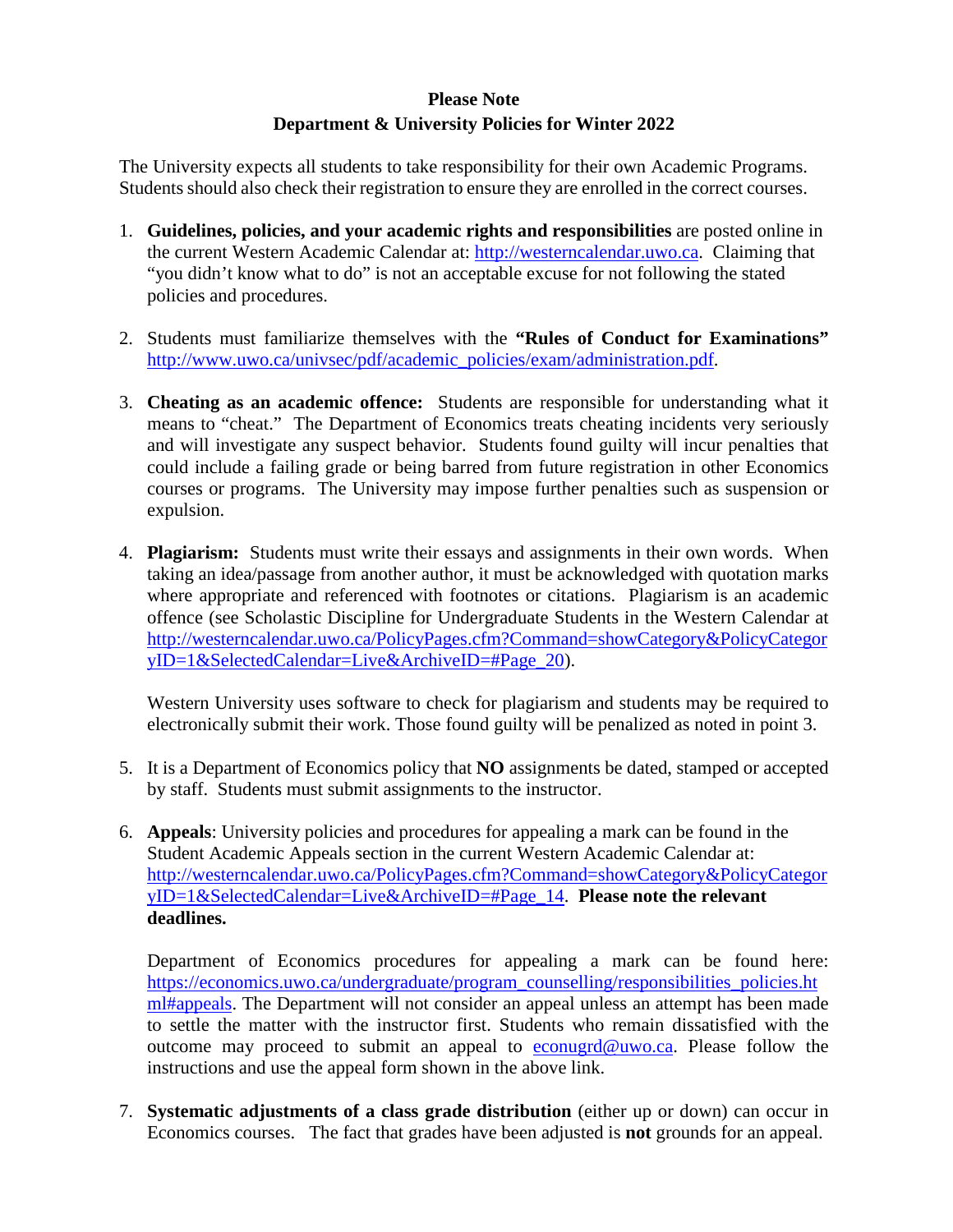8. Note the following **add and drop deadlines**:

| Deadline to add a second term half course:  | Tuesday January 18, 2022 |
|---------------------------------------------|--------------------------|
| Deadline to drop a second term half course: | Monday March 14, 2022    |

#### **Policy Regarding Makeup Tests and Final Examinations**

Faculty of Social Science policy states that oversleeping or misreading an exam schedule is NOT grounds for a makeup. This rule applies to midterm and final exams in the Department of Economics.

## **Policies Regarding Academic Accommodation**

- The Faculty of Social Science's policies on academic accommodation are found at [https://counselling.ssc.uwo.ca/procedures/academic\\_consideration.html](https://counselling.ssc.uwo.ca/procedures/academic_consideration.html)
- **Accommodation for Students with Disabilities:** Students with disabilities or accessibility challenges should work with Accessible Education (formerly SSD, see [http://academicsupport.uwo.ca/accessible\\_education/index.html\)](http://academicsupport.uwo.ca/accessible_education/index.html), which provides recommendations for accommodation based on medical documentation or psychological and cognitive testing. The accommodation policy can be found here: [Academic Accommodation for Students with Disabilities.](https://www.uwo.ca/univsec/pdf/academic_policies/appeals/Academic%20Accommodation_disabilities.pdf)
- **Rewriting Exams and Retroactive Reweighting are NOT Permitted:** Students who proceed to write a test or examination must be prepared to accept the mark. Rewriting tests or examinations, or retroactive reweighting of marks, is **not** permitted. Self-Reported Absences cannot be used once a student has proceeded to start to write a test or exam.
- **Self-Reported Absences:** Students will have two opportunities during the fall and winter terms to receive academic consideration if they self-report a missed assessment using the online self-reported absence portal, provided the following conditions are met: the assessment is missed due to an absence of no more than 48 hours in duration, and the assessment for which consideration is being sought is worth 30% or less of the student's final grade. Students are expected to contact their instructors within 24 hours of the end of the period of the self-reported absence, unless noted otherwise on the syllabus. Students are not able to use the self-reporting option in the following circumstances:
	- for exams scheduled by the Office of the Registrar (e.g., final exams)
	- absence of a duration greater than 48 hours
	- assessments worth more than 30% of the student's final grade
	- if the student has opened or started the test or exam
	- if a student has already used the self-reporting portal twice during the fall/winter terms

If the conditions for a Self-Reported Absence are *not* met, students will need to provide a Student Medical Certificate (SMC) if the absence is medical or provide appropriate documentation if there are compassionate grounds for the absence in question. Students